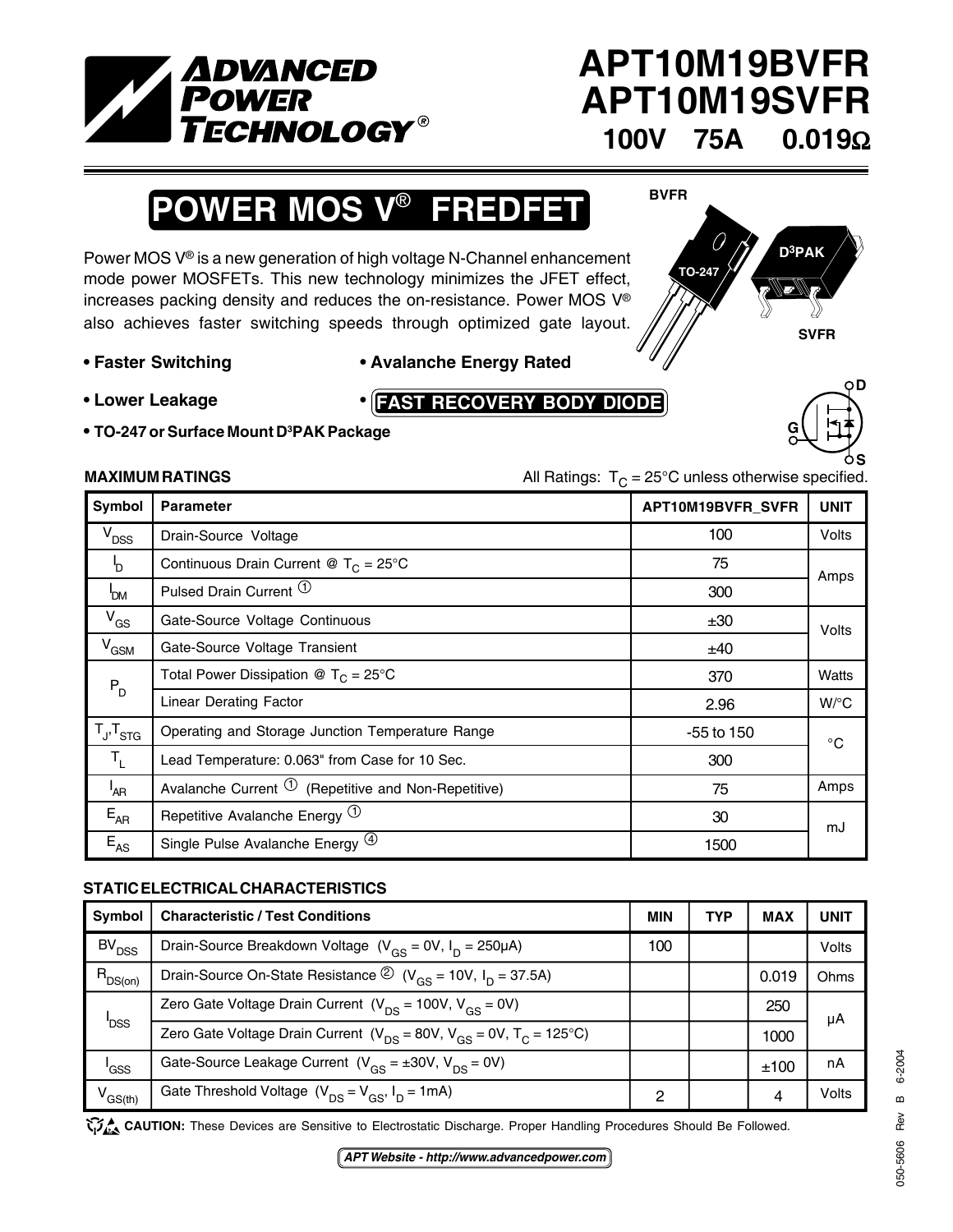### **DYNAMIC CHARACTERISTICS APT10M19BVFR\_SVFR**

| Symbol                                | <b>Characteristic</b>        | <b>Test Conditions</b>          | MIN | <b>TYP</b> | <b>MAX</b> | <b>UNIT</b> |
|---------------------------------------|------------------------------|---------------------------------|-----|------------|------------|-------------|
| $\overline{C}_{\sf iss}$              | Input Capacitance            | $V_{GS} = 0V$                   |     | 5100       | 6120       |             |
| $C_{\rm{oss}}$                        | Output Capacitance           | $V_{DS}$ = 25V                  |     | 1900       | 2660       | pF          |
| $\overline{C}_{\text{rss}}$           | Reverse Transfer Capacitance | $f = 1$ MHz                     |     | 800        | 1200       |             |
| $Q_{\rm g}$                           | Total Gate Charge 3          | $V_{GS}$ = 10V                  |     | 200        | 300        |             |
| $\overline{\mathsf{Q}}_{\mathsf{gs}}$ | Gate-Source Charge           | $V_{DD} = 50V$                  |     | 40         | 60         | пC          |
| $Q_{gd}$                              | Gate-Drain ("Miller") Charge | $I_n = 75A \otimes 25^{\circ}C$ |     | 92         | 140        |             |
| t<br>d(on)                            | Turn-on Delay Time           | $V_{GS}$ = 15V                  |     | 16         | 32         |             |
|                                       | <b>Rise Time</b>             | $V_{DD} = 50V$                  |     | 40         | 80         | ns          |
| $'$ d(off)                            | <b>Turn-off Delay Time</b>   | $I_D = 75A \otimes 25^{\circ}C$ |     | 50         | 75         |             |
| ι,                                    | Fall Time                    | $R_G = 1.6\Omega$               |     | 20         | 40         |             |

#### **SOURCE-DRAIN DIODE RATINGS AND CHARACTERISTICS**

| Symbol         | <b>Characteristic / Test Conditions</b>                                               |                      | <b>MIN</b> | <b>TYP</b> | <b>MAX</b> | <b>UNIT</b> |
|----------------|---------------------------------------------------------------------------------------|----------------------|------------|------------|------------|-------------|
| l <sub>S</sub> | Continuous Source Current (Body Diode)                                                |                      |            |            | 75         | Amps        |
| $I_{SM}$       | Pulsed Source Current $\mathcal{D}$ (Body Diode)                                      |                      |            |            | 300        |             |
| $V_{SD}$       | Diode Forward Voltage $\textcircled{2}$ (V <sub>GS</sub> = 0V, I <sub>S</sub> = -75A) |                      |            |            | 1.3        | Volts       |
| dv/dt          | Peak Diode Recovery $dv/dt$                                                           |                      |            |            | 5          | $V$ /ns     |
| $t_{rr}$       | Reverse Recovery Time<br>$(IS = -75A, \frac{di}{dt} = 100A/\mu s)$                    | $T_i = 25^{\circ}C$  |            |            | 200        | ns          |
|                |                                                                                       | $T_i = 125^{\circ}C$ |            |            | 350        |             |
|                | Reverse Recovery Charge                                                               | $T_i = 25^{\circ}C$  |            | 0.5        |            | μC          |
| $Q_{rr}$       | $(IS = -75A, \frac{di}{dt} = 100A/\mu s)$                                             | $T_i = 125^{\circ}C$ |            | 1.0        |            |             |
| <b>RRM</b>     | Peak Recovery Current                                                                 | $T_i = 25^{\circ}C$  |            | 8          |            | Amps        |
|                | $(IS = -75A, dIdt = 100A/µs)$                                                         | $T_i = 125^{\circ}C$ |            | 12         |            |             |

#### **THERMAL CHARACTERISTICS**

| <b>Symbol</b>                     | <b>Characteristic</b>  | <b>MIN</b> | TYP | <b>MAX</b> | UNIT |
|-----------------------------------|------------------------|------------|-----|------------|------|
| $R_{\theta \text{JC}}$            | Junction to Case       |            |     | 0.34       | °C/W |
| $\mathsf{R}_{\theta \mathsf{JA}}$ | Junction to<br>Ambient |            |     | 40         |      |

1 Repetitive Rating: Pulse width limited by maximum junction temperature

 $(4)$  Starting T<sub>j</sub> = +25°C, L = 0.53mH, R<sub>G</sub> = 25Ω, Peak I<sub>L</sub> = 75A

2 Pulse Test: Pulse width < 380 µs, Duty Cycle < 2%

 $50$  dv/<sub>dt</sub> numbers reflect the limitations of the test circuit rather than the device itself.  $I_S \leq -I_D$ 75A  $\frac{di}{dt}$  ≤ 700A/µs  $V_R$  ≤100V  $T_J \leq 150^{\circ}$ C

3 See MIL-STD-750 Method 3471

**APT Reserves the right to change, without notice, the specifications and information contained herein.**

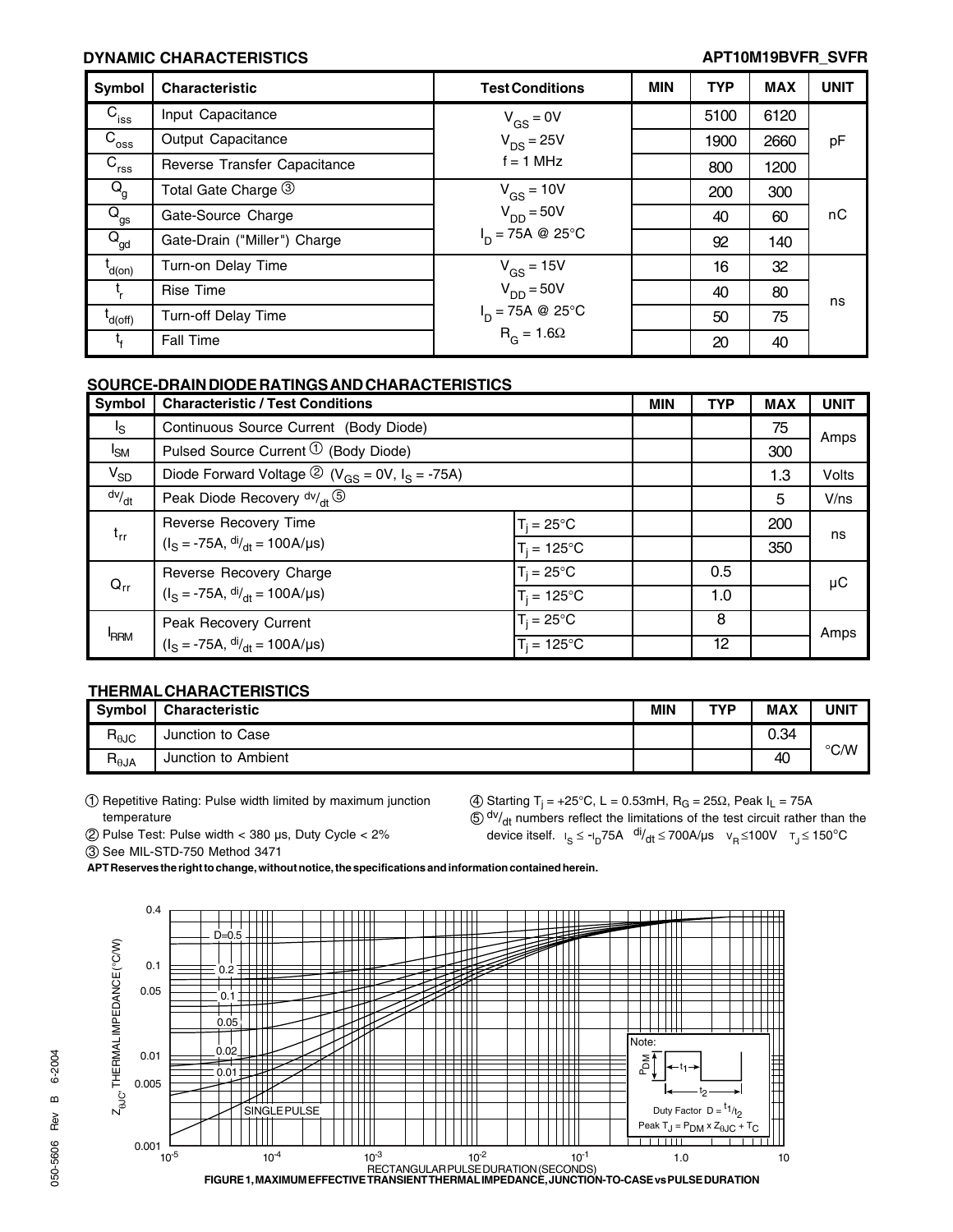

6V 5.5V

 $.5\lambda$ 

7V

8V

 $4.5V$  $5V$ 



 $^7$ -50 -25 0 25 50 75 100 125 150<br>T<sub>J</sub>, JUNCTION TEMPERATURE (°C)<br>**FIGURE 8. ON-RESISTANCE vs. TEMPERATURE** 

0.75

 $0.50 - 50$